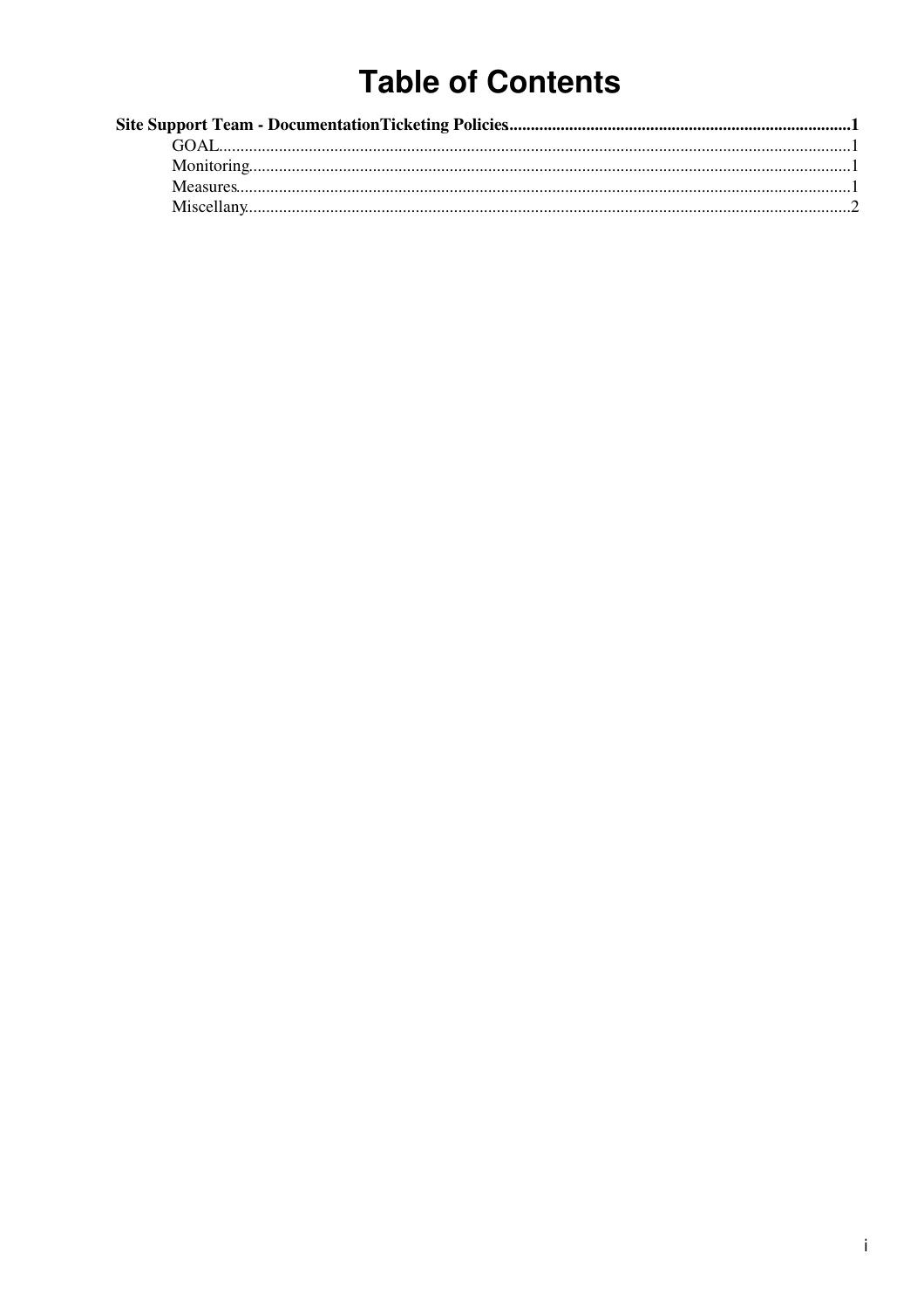# <span id="page-1-0"></span>**Site Support Team - Documentation Ticketing Policies**

## <span id="page-1-1"></span>**GOAL**

- to have all T1 and T2 sites functional 100% of the time
- quick turn around in solving issues and problems answer to tickets as soon as possible.

## <span id="page-1-2"></span>**Monitoring**

- Use [SSB SR View](https://dashb-ssb.cern.ch/dashboard/request.py/siteview#currentView=Site+Readiness&highlight=true) as a starting point: Look for the GGUS and Savannah metrics  $\blacklozenge$  This is generated with a script that can be found on github [here](https://github.com/CMSCompOps/MonitoringScripts/tree/master/GGUS)  $\blacktriangledown$ .
- Go through all the tickets once or twice a week
	- Categories to keep a look on (in order of priority): ♦
		- ◊ Site Readiness
		- ◊ Facilities
		- ◊ New sites
		- $\Diamond$  SAM
		- ◊ CMS HC
		- ◊ Data
- Any direct question from anyone on a ticket should be answered in a few business days
- Sites should acknowledge new tickets within a day or so
- No ticket should go un-updated for more than 7-10 days
	- Only real exception: if the last update to a ticket gives a concrete timescale for when it'll be ♦ solved (eg, "Admin is on vacation, will look into this when they return March 7")
- If these timescales are exceeded, either respond in the ticket or mail the person/people directly asking if there's an update
- To find folks' contact info
	- $\triangle$  look in [sitedb](https://cmsweb.cern.ch/sitedb)race
- For extended non-response escalate the GGUS ticket.

#### <span id="page-1-3"></span>**Measures**

Following measures can be taken by central operations for sites that don't hold up a reasonable quick response time to site issues.

- not answered or updated for more than 3 business days
	- $\triangle$  use the escalate button in GGUS
- if ticket is not answered or updated for more than business 3 days
	- ♦ Operations Office T2 liaison contacts regional representative by mail
- if tickets are not answered or updated for more than 7 business days
	- site is moved into Site Status Board waiting room ♦
		- <http://dashb-ssb.cern.ch/dashboard/request.py/siteviewhome>
			- ◊ which means no MC production and also no transfer support
			- $\Diamond$  site ESP credit can be reduced by the amount of time a site stays in the waiting room
			- $\Diamond$  needed: procedure how to get out of the waiting room TBD
			- ◊ needed: procedure how to determine how long a site has been in the waiting room **TBD**